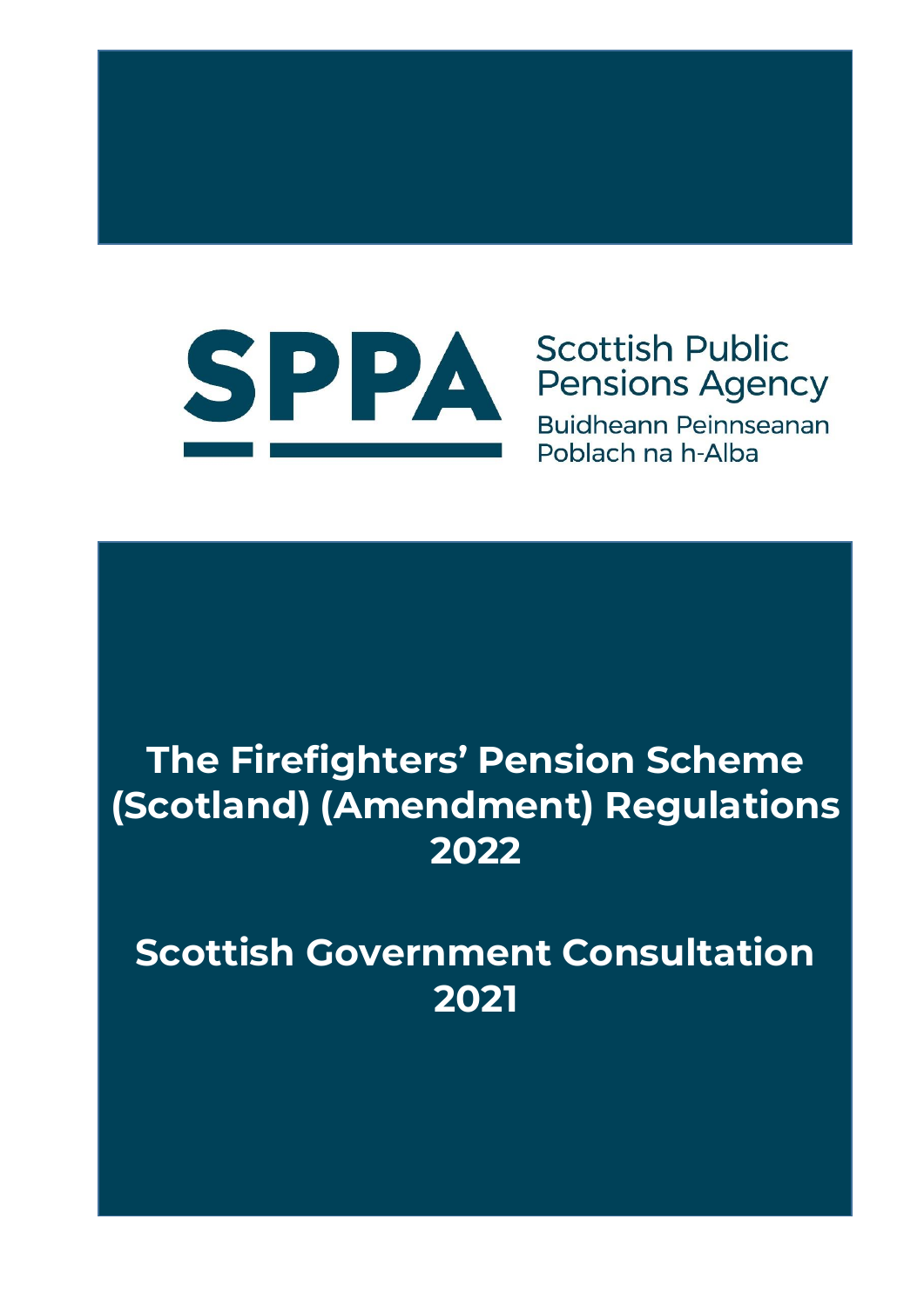

# **About This Consultation**

### **Overview**

This consultation is seeking views on the draft regulations to amend the Firemen's Pension Scheme Order 1992, The Firefighters' Pension Scheme (Scotland) Order 2007 and the Firefighters' Pension Scheme (Scotland) 2015. The amendments are intended to support delivery of The Public Service Pensions and Judicial Offices Bill that is currently being enacted by the UK government. The Bill and these Regulations are part of a package of measures to address the age discrimination that was identified by the Courts in the transitional protections afforded to some scheme members in public service pension schemes.

While the Scottish Ministers have functions in relation to firefighters' pensions in Scotland, occupational pensions in general are a reserved matter outside the powers of The Scottish Parliament. The Scottish Ministers must therefore implement the policy reflected in the Bill.

#### **Duration of Consultation**

This consultation will run for a period of eight weeks commencing on Wednesday 24 November 2021 and ending on Tuesday 18 January 2022.

#### **How to respond**

Please use the consultation response form and once completed send to [sppapolicy@gov.scot](mailto:sppapolicy@gov.scot) before midnight on the closing date.

Alternatively, responses can be posted to:

Scottish Firefighters' Pension Scheme Consultation SPPA Tweedside Park Tweedbank Galashiels TD1 3TE

### **Further information**

If you are unable to access an electronic version of the document, please write to the above address and a paper copy will be provided.

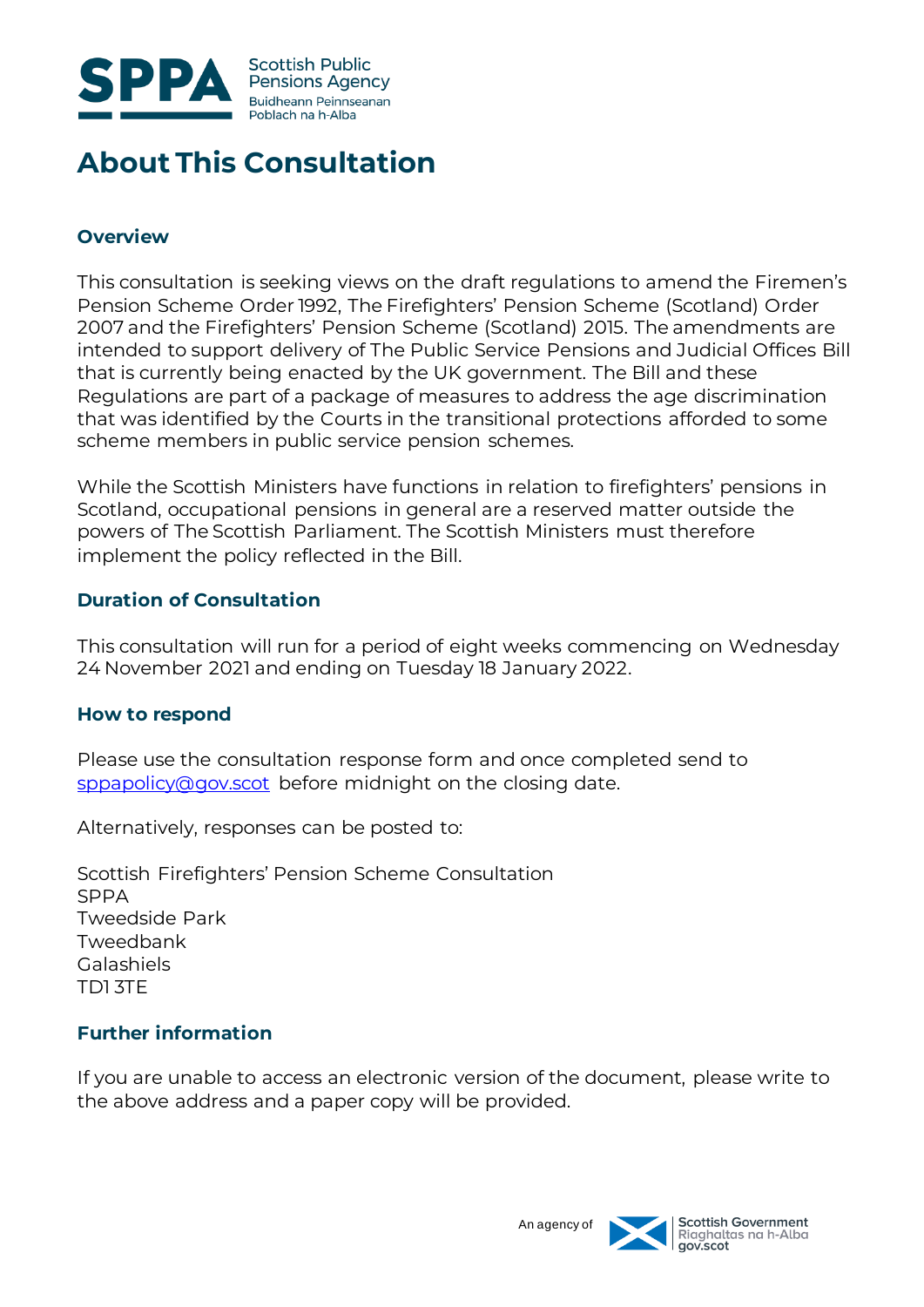

# **Data Protection Statement**

The Scottish Public Pensions Agency (SPPA) is an executive Agency of the Scottish Government and forms part of the legal entity of the Scottish Ministers (Framework Document).

This framework of statutory powers and responsibilities, as agreed with the Scottish Ministers, enables SPPA to undertake the role of data controller for the processing of personal data which is provided as part of your response to the consultation. Any response you send us will be seen in full by SPPA staff dealing with the issues which this consultation is about or planning future consultations.

The process allows informed decisions to be made about how SPPA exercises its public function.

Where SPPA undertakes further analysis of consultation responses then this work may be commissioned to be carried out by an accredited third party (e.g. a research organisation or a consultancy company). Any such work will only be undertaken under contract. SPPA use Scottish Government standard terms and conditions for such contracts which set out strict requirements for the processing and safekeeping of personal data.

In order to show that the consultation was carried out properly, the SPPA intends to publish a summary of the responses to this document. We may also publish responses in full. Normally, the name and address (or part of the address) of the person or organisation who sent the response are published with the response.

If you do not want your name or address published, please tell us this in writing when you send your response. We will then redact them before publishing.

You should also be aware of our responsibilities under Freedom of Information legislation.

If your details are published as part of the consultation response then these published reports will be retained indefinitely. Any of your data held otherwise by SPPA will be kept for no more than three years.

Under the data protection legislation, you have the right:

- to be informed of the personal data held about you and to access it
- to require us to rectify inaccuracies in that data
- to (in certain circumstances) object to or restrict processing
- for (in certain circumstances) your data to be 'erased'

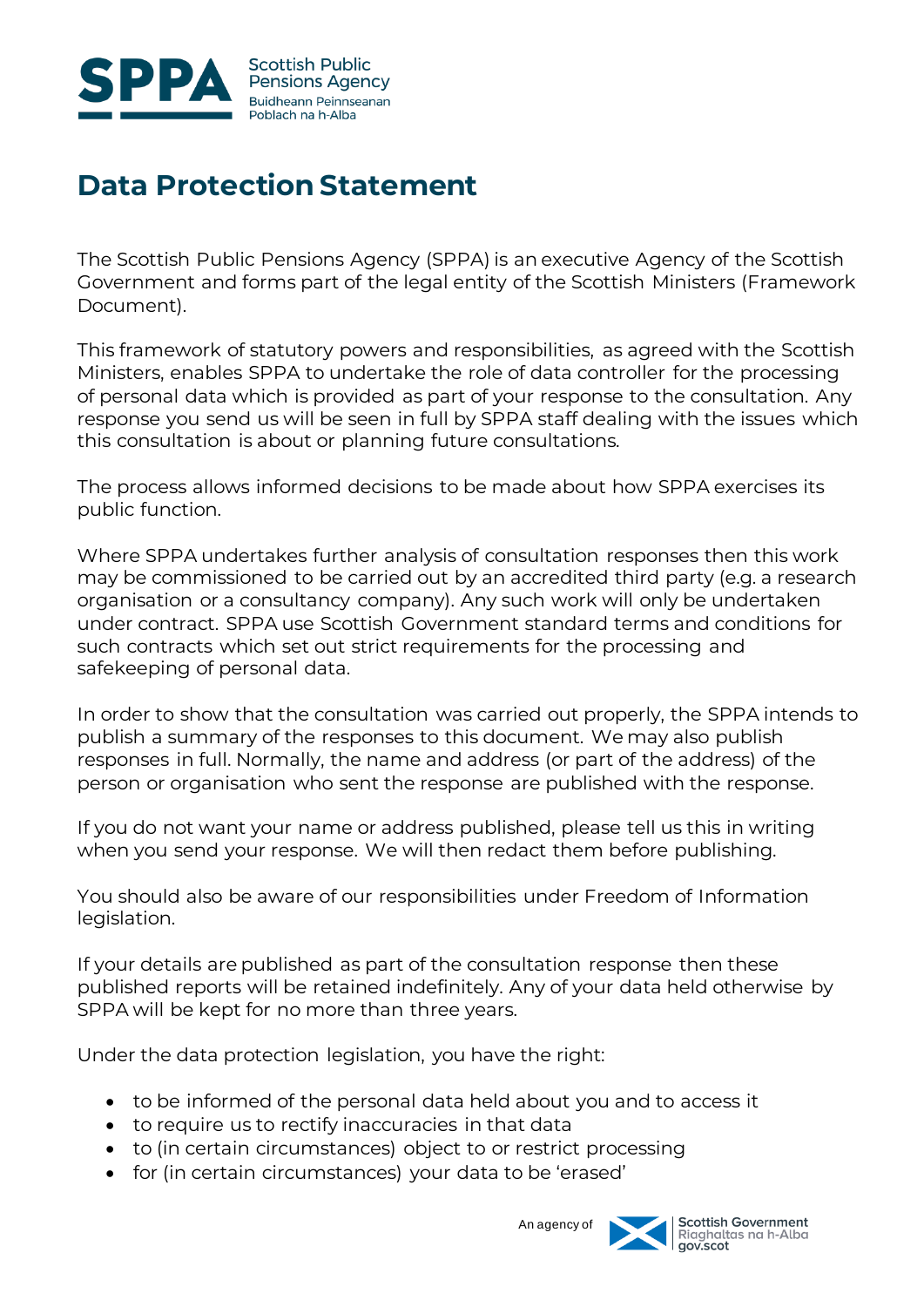

- to (in certain circumstances) data portability
- to lodge a complaint with the Information Commissioner's Office (ICO) who is the independent regulator for data protection.

For further details about the information the SPPA holds and its use, or if you want to exercise your rights under the GDPR, please refer to our Privacy Policy in the first instance or contact:

Agency Data Protection Officer Scottish Public Pensions Agency 7 Tweedside Park Tweedbank GALASHIELS TD1 3TE

Tel: 01896 892 469

Website:<https://pensions.gov.scot/>

The contact details for the Information

Commissioner's Office are: Wycliffe House Water Lane Wilmslow Cheshire SK9 5AF

Tel: 01625 545 745 or 0303 123 1113

Website: [https://ico.org.uk](https://ico.org.uk/)

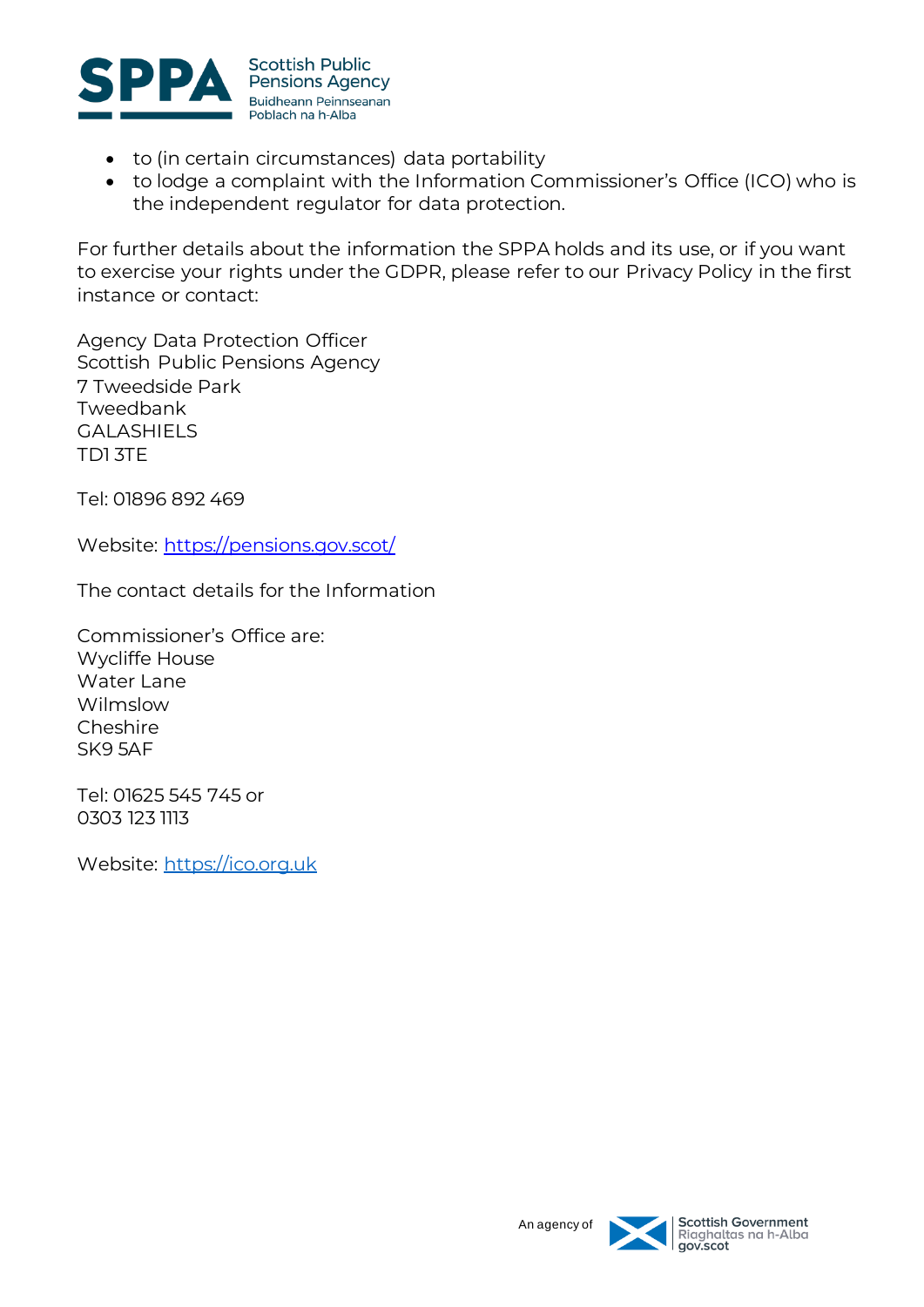

# **Contents**

| 2. The prospective regulations to be consulted on<br>3. The Draft Amendments<br>Interaction of retirement ages in the Firefighters' pension schemes<br>4.<br>5. Ill Health Underpin | 8<br>8<br>12 <sup>°</sup> |
|-------------------------------------------------------------------------------------------------------------------------------------------------------------------------------------|---------------------------|
|                                                                                                                                                                                     |                           |
|                                                                                                                                                                                     |                           |
|                                                                                                                                                                                     |                           |
|                                                                                                                                                                                     | 13                        |
| 6. Legacy Scheme Additional Benefits Arrangements                                                                                                                                   | 14                        |
| 7. Other Transitional Provisions                                                                                                                                                    | 14                        |
| 8. Consultation Questions                                                                                                                                                           | 15                        |

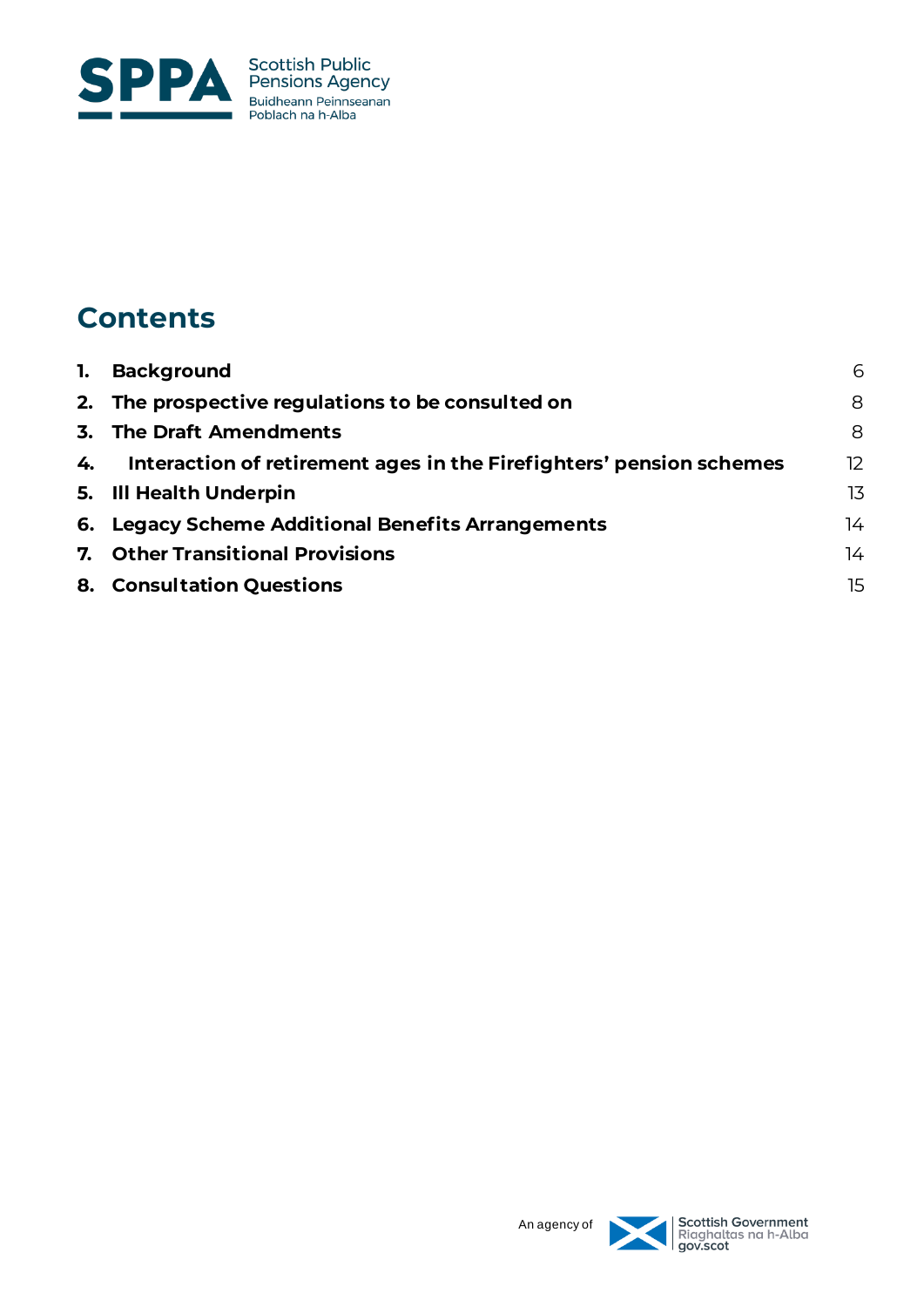

#### <span id="page-5-0"></span>**1. Background**

1.1. The Public Service Pensions Act 2013 (the 2013 Act) introduced reforms to public service pension schemes. The aim of the reforms was to implement the recommendations of the Independent Public Service Pensions Commission: Final [Report](https://assets.publishing.service.gov.uk/government/uploads/system/uploads/attachment_data/file/207720/hutton_final_100311.pdf)<sup>1</sup>, to make public service pensions, which due to increased workforce longevity had increasingly been paid for by taxpayers, more affordable and sustainable . New pension schemes were introduced, designed to make public service pensions sustainable through a higher normal pension age (NPA) for all scheme members, calculating benefits on a career average revalued earnings (CARE) basis rather than through final salary, and the introduction of a cost control mechanism.

1.2. The 2013 Act required responsible authorities, including devolved governments, to make regulations establishing the new schemes with effect from 1 April 2015. The final salary pension schemes (referred to as "legacy schemes") were closed on 31 March 2015 and scheme members could no longer accrue any pension in them unless they fell in to the category of what is known as 'transitional protection'.

1.3. Transitional protection provided for scheme members who were aged within 10 years of their Normal Pension Age (NPA) on 31 March 2012, to be "fully protected" and allowed to remain in their legacy scheme(s). "Taper protected" members who, on 31 March 2012, were aged between 10 and 14 years of their NPA were allowed to remain in their legacy scheme for a period before transitioning to the reformed CARE scheme before 31 March 2022.

1.4. Following reform, members of the judicial and firefighters pension schemes challenged the transitional protection element of the reforms and in December 2018 the [Court of Appeal found](https://www.judiciary.uk/wp-content/uploads/2018/12/lord-chancellor-v-mcloud-and-ors-judgment.pdf) that the transitional protections unlawfully discriminated against younger members, as transitional protection was only offered to older scheme members. The Courts required that this unlawful discrimination be remedied by the government. In a [written ministerial statement](https://questions-statements.parliament.uk/written-statements/detail/2019-07-15/HCWS1725) the UK government accepted the ruling had implications for all public service schemes that contained similar transitional protection arrangements, including the Firefighters' Pension Scheme (Scotland), and have since [consulted extensively](https://assets.publishing.service.gov.uk/government/uploads/system/uploads/attachment_data/file/900766/Public_Service_Pensions_Consultation.pdf) on the mechanism for the remedy.

1.5. The UK Government introduced primary legislation, [The Public Service](https://bills.parliament.uk/publications/42278/documents/567)  [Pensions and Judicial Offices Bill \(PSPJO Bill\),](https://bills.parliament.uk/publications/42278/documents/567) to Parliament in July 2021. The provisions in this Bill mean that all scheme members, regardless of transitional protections, who continue in service from 1 April 2022 will do so as members of the Firefighters' Pension Scheme (Scotland) 2015, hereafter referred to as "the 2015

l



<sup>&</sup>lt;sup>1</sup> This is also known as 'The Hutton Report'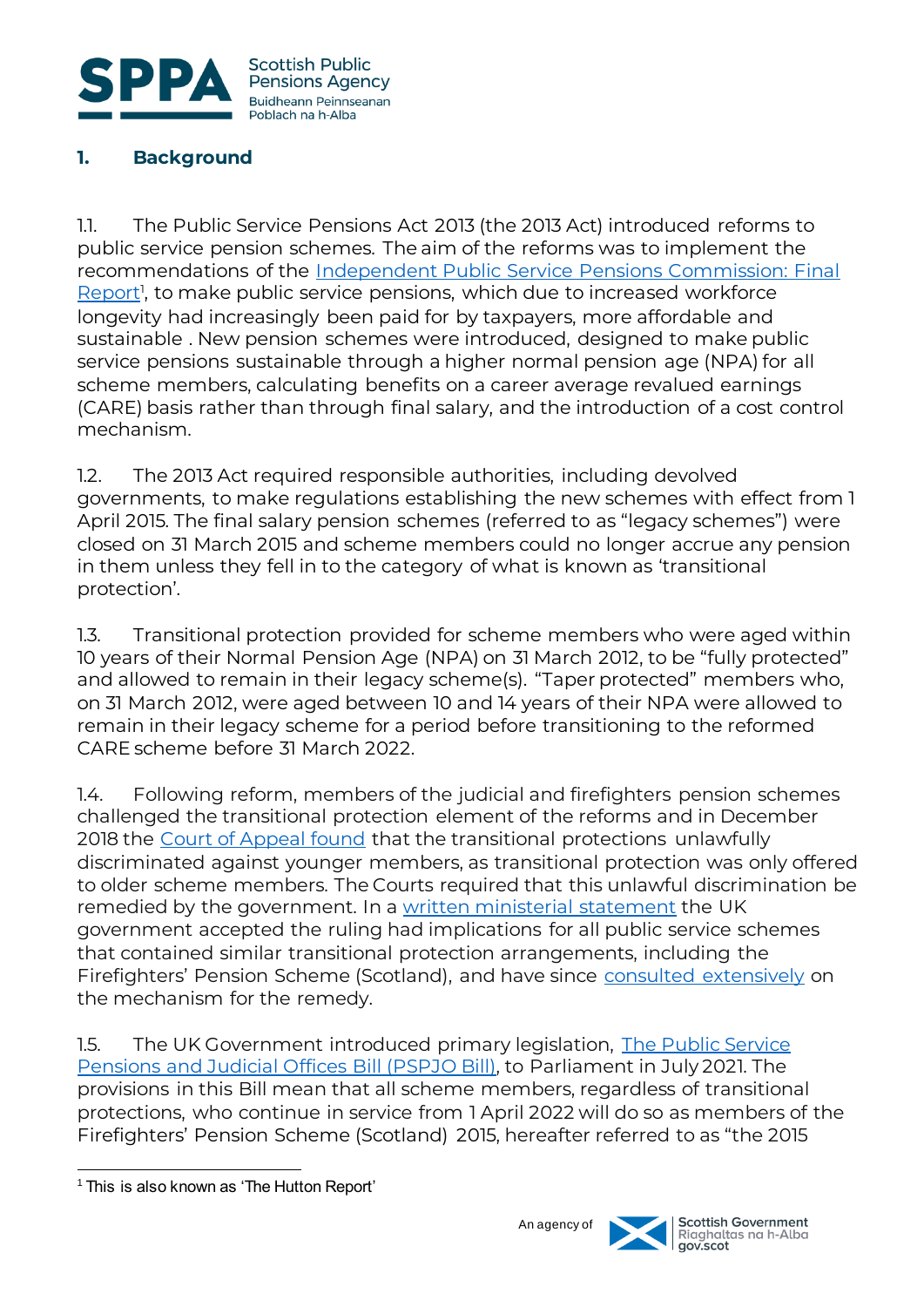

Scheme". The Firemen's Pension Scheme 1992<sup>2</sup> and The New Firefighters' Pension Scheme (Scotland)<sup>3</sup>, known as "the Legacy Schemes", will be closed to all members for future service from 31 March 2022. The period between 1 April 2015 and 31 March 2022 where scheme members may have built up pension benefits in any one of the above schemes<sup>4</sup> is known as 'the remedy period'. Eligible scheme members will have a choice of pension benefits for the remedy period<sup>5</sup>.

1.6. The primary and secondary legislation will remove the transitional protection that the Courts found to be discriminatory as all eligible members, irrespective of age and proximity to NPA, will now have accrued benefits in their legacy schemes for the remedy period. All eligible members will be given a choice of preferred pension benefits for the remedy period under the provision known as deferred choice underpin (DCU) (pensioner members and representatives of deceased members will be given what is referred to as an immediate choice).

1.7. Secondary legislation in support of the Bill will be made in two phases. The first phase addresses the prospective changes and is the subject of this consultation. Phase two will follow in 2022/23 and will establish the DCU/immediate choice and return eligible members to their legacy schemes for the remedy period.

1.8. The first phase of secondary legislation to be consulted on now will allow provisions for the prospective remedy changes to be enabled. That is, the move of all active scheme members to the reformed scheme from 1 April 2022 and the closure of the legacy schemes to future accrual from 31 March 2022. This ensures that from 1 April 2022 all serving officers who are in pensionable service will be accruing future benefits in the same scheme.

1.9. The second phase of draft Regulations will be new provisions that implement the DCU/immediate choice and facilitate the correction of pensions already in payment including addressing the underpayment and overpayment of pensions and pension contributions for pension scheme members and pensioners. The second set of draft Regulations is out of the scope of this consultation and will be consulted on separately at a later date.

<sup>5</sup> The remedy will allow all eligible members to choose whether they wish to receive legacy or reformed scheme benefits in relation to the remedy period. Members can choose either legacy scheme benefits for the full period or reformed scheme benefits, they cannot opt for a mixture of the two.



l <sup>2</sup> This pension scheme is established in S.I. 1992/129

<sup>&</sup>lt;sup>3</sup> This pension scheme is established in S.S.I. 2007/199

<sup>4</sup> This is dependent on a scheme member's personal transitional protection status. Between 1 April 2015 and 31 March 2022 protected members will have built up pension in their legacy scheme while unprotected scheme members will have built up pension in the reformed scheme. Taper protected members may have built up a mixture of both legacy and reformed scheme pension during the remedy period.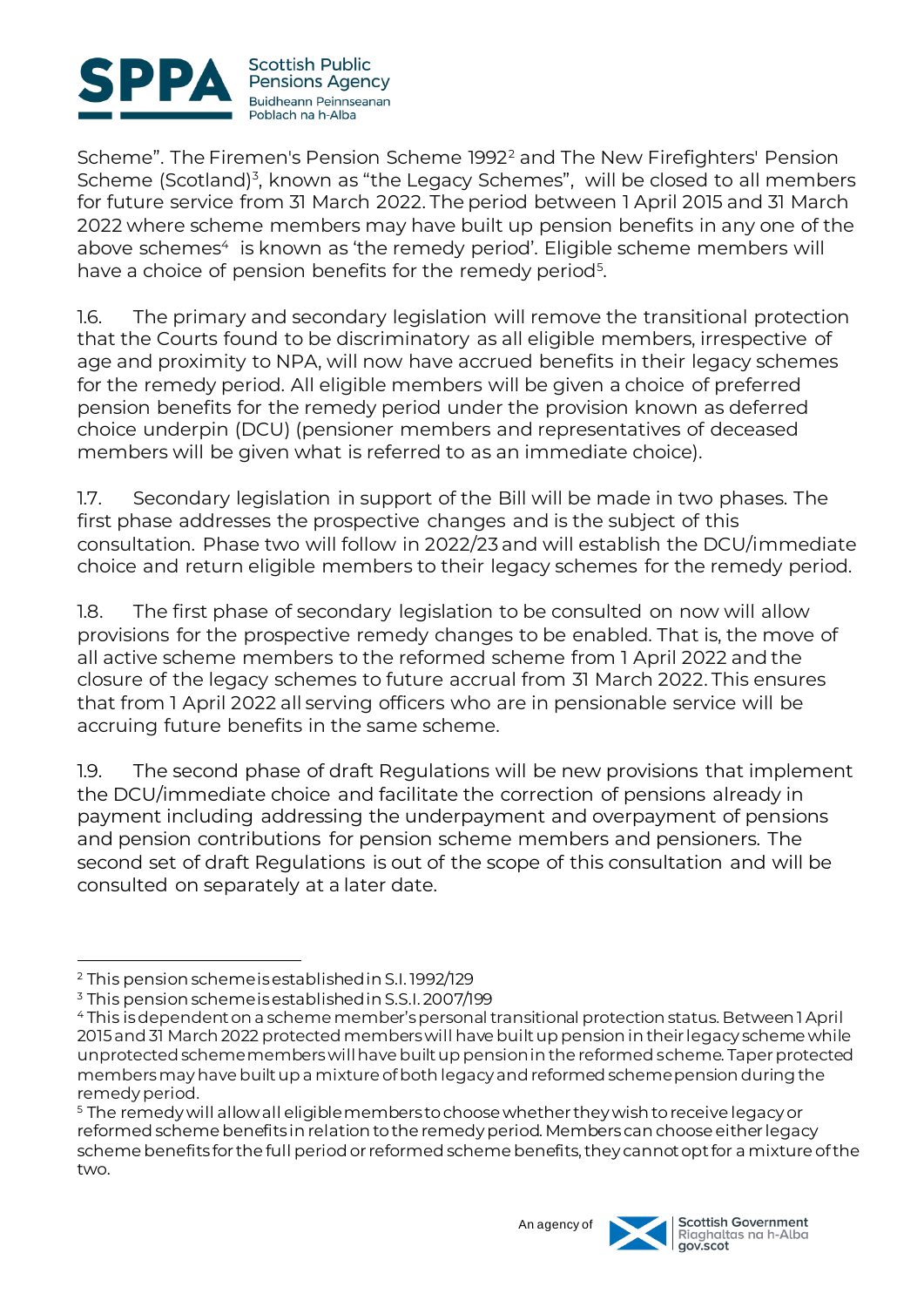

## <span id="page-7-0"></span>**2. The prospective regulations to be consulted on**

2.1. The rules of the Firefighters' Pension Schemes are set out in Regulations, which are a form of secondary legislation. Rules can be amended or replaced by new Regulations drawn up in accordance with the powers under, and requirements of, the Public Service Pensions Act 2013 and, where relevant, the Superannuation Act 1972.

2.2. Two distinct sets of Regulations are required to support the Bill requirements and address the discrimination in the transitional protections. This consultation covers the first set of draft scheme regulations and must be consulted on at the same time as the Bill progresses through Parliament to ensure that necessary scheme amendments can be enacted for 1 April 2022 when the Bill comes into force.

2.3. The draft Regulations under consultation will:

- 1. Close the Legacy Schemes to future accrual from 1 April 2022
- 2. Move all active scheme members to the 2015 Scheme<sup>6</sup>
- 3. Create an underpin that facilitates the continuation of any ill health retirements that are in progress over the period when the Legacy Scheme closes and active scheme members move to the 2015 Scheme

### <span id="page-7-1"></span>**3. The Draft Amendments**

3.1. The Scottish Ministers present for consultation the draft **The Firefighters' Pension Scheme (Scotland) (Amendment) Regulations 2022**. This section explains how the draft Regulations amend existing scheme rules and deliver the Bill requirements.

3.2. **Regulation 1**(1) establishes the title of the Regulations and in 1(2) the commencement date is set at 1 April 2022.

3.3. **Regulation 2** of this draft Scottish Statutory Instrument (SSI) ensures that Firefighters' Pension Scheme (Scotland) Regulations 2015<sup>7</sup> follow the requirements of the 2013 Act (section 18) as amended by clause 76 of the PSPJO Bill restricting the further accrual of pensionable service in the Legacy Schemes from 1 April 2022. This is achieved by:

l



<sup>&</sup>lt;sup>6</sup> This will effectively move those who are not already members of the 2015 Scheme. In all cases these will be members who held full transitional protection and were classed as protected scheme members. Those previously classed as Unprotected and Taper Protected will already be accruing pension as members of the 2015 Scheme.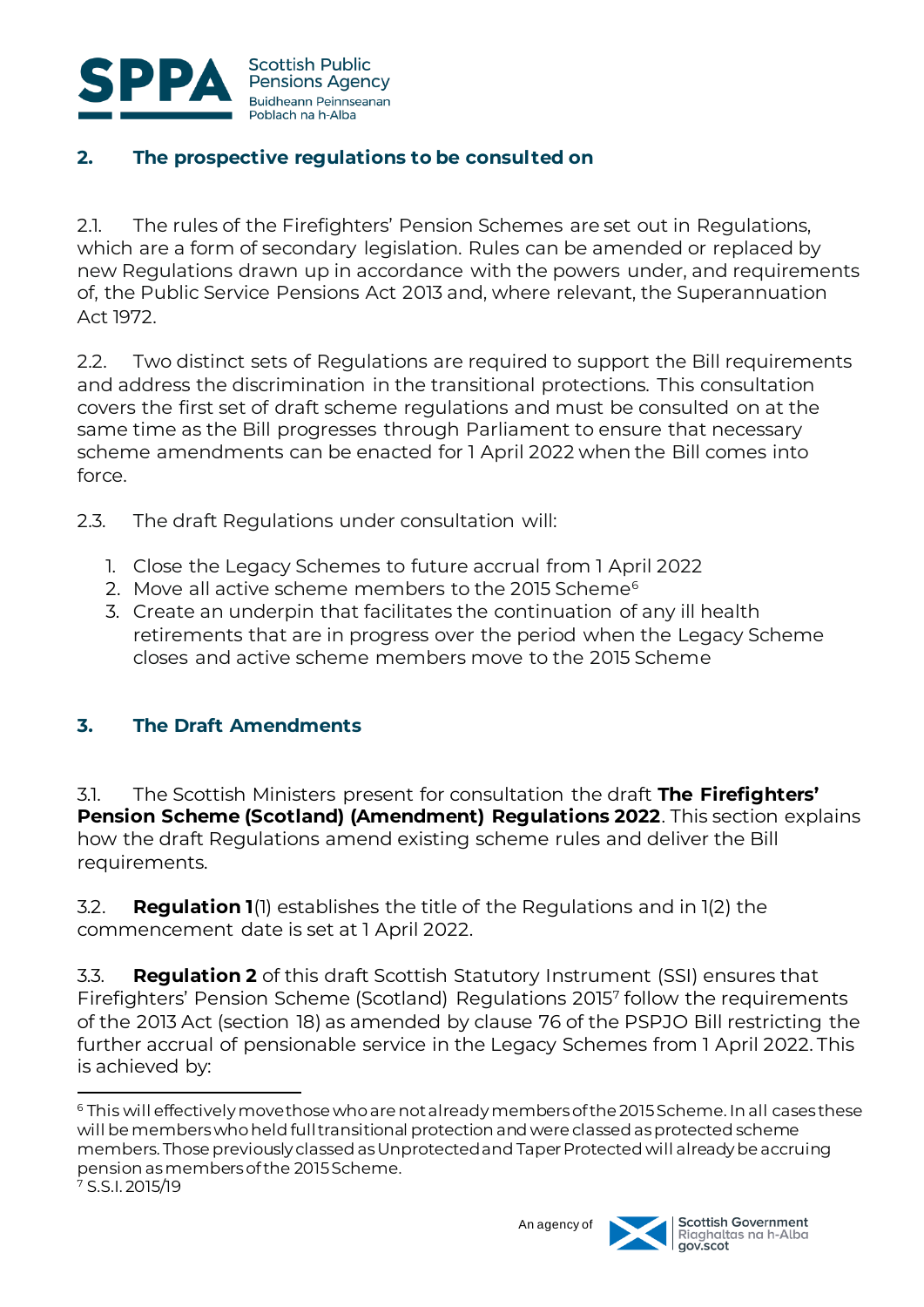

- defining the meaning of "closing date" as 31 March 2022 for full protection members,
- setting the transition date for protected members as 1 April 2022,
- Defining the date full protection members cease to be in pensionable service in the Legacy Scheme as 1 April 2022,

3.4. **Regulation 2(2)** sets the Legacy Scheme closing date at 31 March 2022 and the transition date for protected members to the 2015 Scheme at 1 April 2022. This is achieved by inserting further detail to the definition of closing date in paragraph 1 of Schedule 2 of **The Firefighters' Pension Scheme (Scotland) Regulations 2015**. The addition to the Regulations is set out below (in bold):

*"closing date" —*

*(a) in relation to an existing scheme, means the date referred to in section 18(4)(a) or (b) of the 2013 Act, as the case may be;*

*(b) in relation to an existing public body pension scheme, means the date determined under section 31(2) of the 2013 Act by the public authority responsible for that scheme; and*

*(c) in relation to a transition member, means—*

*(i) if the member is a tapered protection member of the 1992 Scheme or the NFPS, the tapered protection closing date for that member,*

### *(ii) if the member is a full protection member of the 1992 Scheme or the NFPS, 31 March 2022, or*

#### *(iii) if the member is not a protected member of one of those schemes, the scheme closing date.*

The transition date is set at 1 April 2022. The amended regulation is set out below:

*"transition date" , in relation to a transition member, means—*

*(a) if the member is a tapered protection member of the 1992 Scheme or the NFPS, the day after the tapered protection closing date for that member,*

### *(b) if the member is a full protection member of the 1992 Scheme or the NFPS, 1 April 2022, and*

*(c) if the member is not a protected member of the 1992 Scheme or the NFPS, the day after the scheme closing date, or, if later, the day the person ceased to be a protected member of that scheme.*

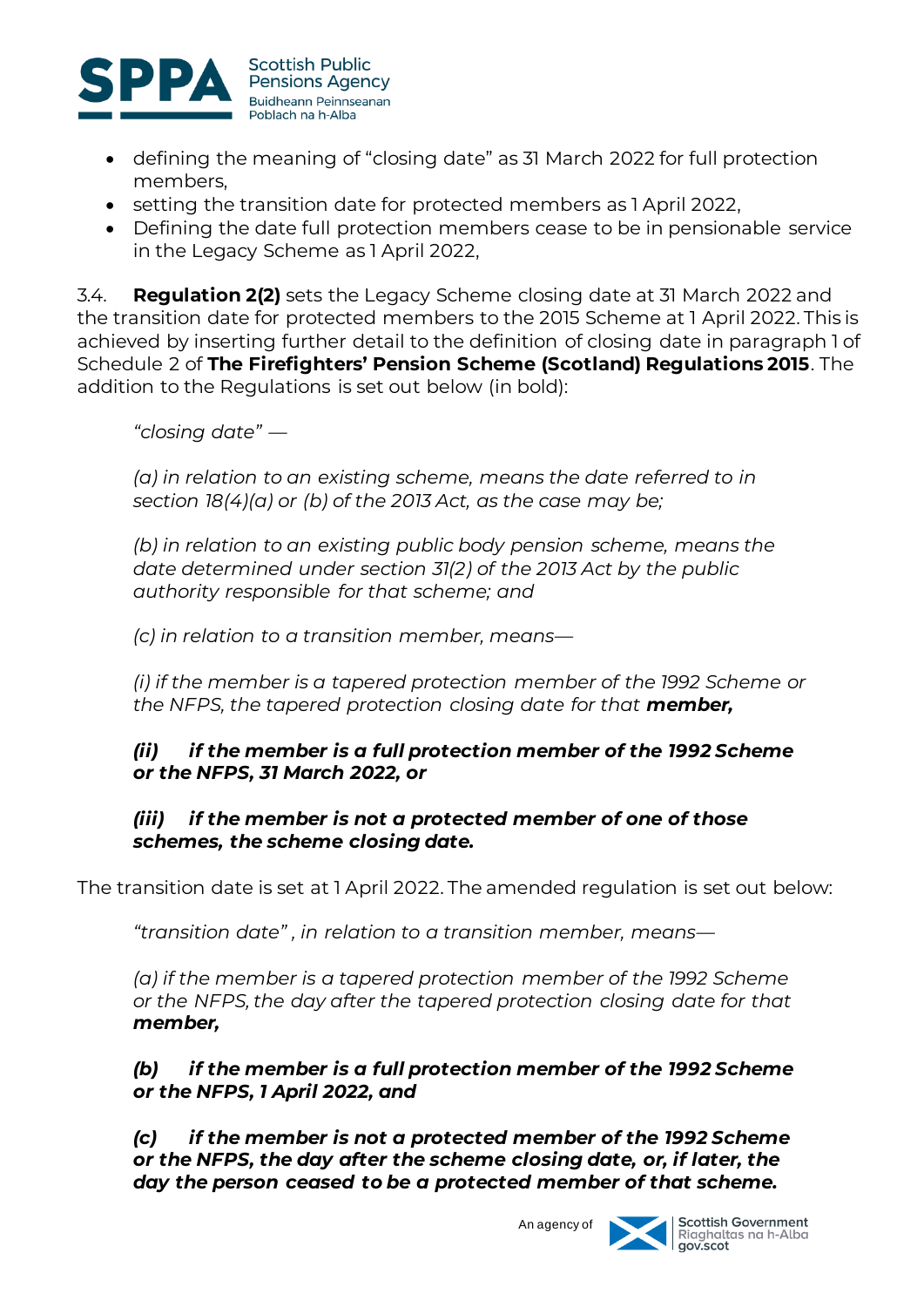

3.5. **Regulation 2(3)** amends the closing date for taper protected members of the NFPS. This sets the last possible day for protection as 31 March 2022. The intended amendment to paragraph 3 (meaning of "tapered protection closing date") of Schedule 2 is set out below:

*3 Meaning of "tapered protection closing date"*

*(1) Subject to sub-paragraphs (2) to (4), the tapered protection closing date for a tapered protection member of the 1992 Scheme is the date found by applying the relevant date in column 3 of table 1 in Part 4 of this Schedule to the birthday referred to in column 1 and column 2.*

*(2) For a tapered protection member of the 1992 Scheme falling within paragraph 18(3), the tapered protection closing date is the date found by applying the relevant date in column 3 of table 3 in Part 4 of this Schedule to the birthday referred to in column 1 and column 2.*

*(3) For a tapered protection member of the 1992 Scheme falling within paragraph 18(4), the tapered protection closing date is the date found by applying the relevant date in column 2 of table 4 in Part 4 of this Schedule to the period of pensionable service under that scheme completed by the member at 1st April 2012 (referred to in column 1).*

*(4) For a tapered protection member of the 1992 Scheme falling within paragraph 18(5), the tapered protection closing date is the date found by applying the relevant date in column 2 of table 5 in Part 4 of this Schedule to the period shown in column 1 which represents the sum of—*

*(a) the member's completed pensionable service under the 1992 Scheme at 1st April 2012 (in complete years and months); and*

*(b) the member's age at 1st April 2012 (in complete years and months).*

*(5) Subject to sub-paragraphs (6) and (7), the tapered protection closing date for a tapered protection member of the NFPS is the date found by applying the relevant date in column 3 of table 2 in Part 4 of this Schedule to the birthday referred to in column 1 and column 2.*

#### *(6) The tapered protection closing date for a tapered protection member of the NFPS to whom paragraph 9(5) or 21 applies is—*

- *(a) 31 March 2022; or*
- *(b) an earlier date determined by the scheme manager.*

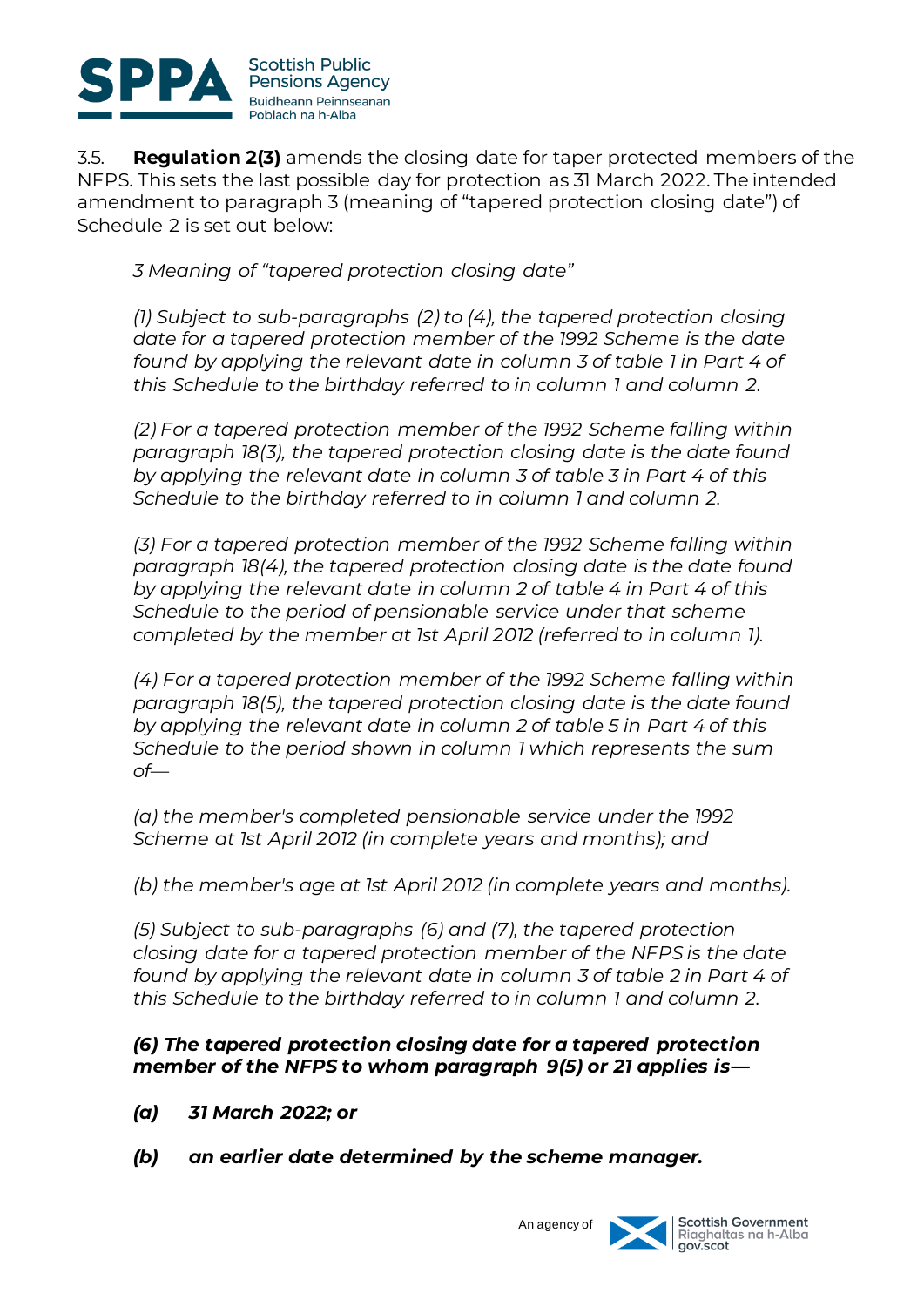

*(7) In the case of a tapered protection member of the NFPS who is a special member of the NFPS, the tapered protection closing date is the date found by applying the relevant date in column 3 of the table 1 in Part 4 of this Schedule to the birthday referred to in column 1 and column 2.*

3.6. **Regulation 2(4)** re-definines the meaning of full protection member in paragraph 9 (full protection members of the 1992 Scheme or the NFPS) of Schedule 2. This effectively sets the last possible day for full protection in both the 1992 Scheme and NFPS as 31 March 2022. The intended amendment to the Regulation is set out below:

*9 Full protection members of the 1992 Scheme or the NFPS*

*(1) A person (P) to whom any of paragraphs 12 to 14 applies is a full protection member of the 1992 Scheme or the NFPS, as the case may be.*

*(2) P ceases to be a full protection member of the 1992 Scheme or the NFPS, as the case may be—*

*(a) on 31 March 2022; or*

#### *(b) if earlier, when P ceases to be in pensionable service under that scheme and ceases to be eligible to be an active member of the NFPS, unless sub-paragraph (3) or (4) applies.*

*(2A) Where P was a full protection member of the 1992 Scheme and after retiring from pensionable service in this scheme became entitled to a continuous service pension under rule B1A, an ordinary pension under rule B1 or a short service award under rule B2 of that scheme or a continued pension under rule B2A, P ceases to be eligible to be a full protection member of the NFPS.*

*(3) This sub-paragraph applies if—*

*(a) P returns to service which is pensionable under the NFPS from service which is pensionable under an existing scheme (other than the 1992 Scheme) or an existing public body pension scheme; and*

*(b) P would have been a fully protected member of that existing scheme or existing public body pension scheme had P re-entered service which is pensionable under that scheme on the date P returns to service which is pensionable under the NFPS.*

*(4) This sub-paragraph applies if—*

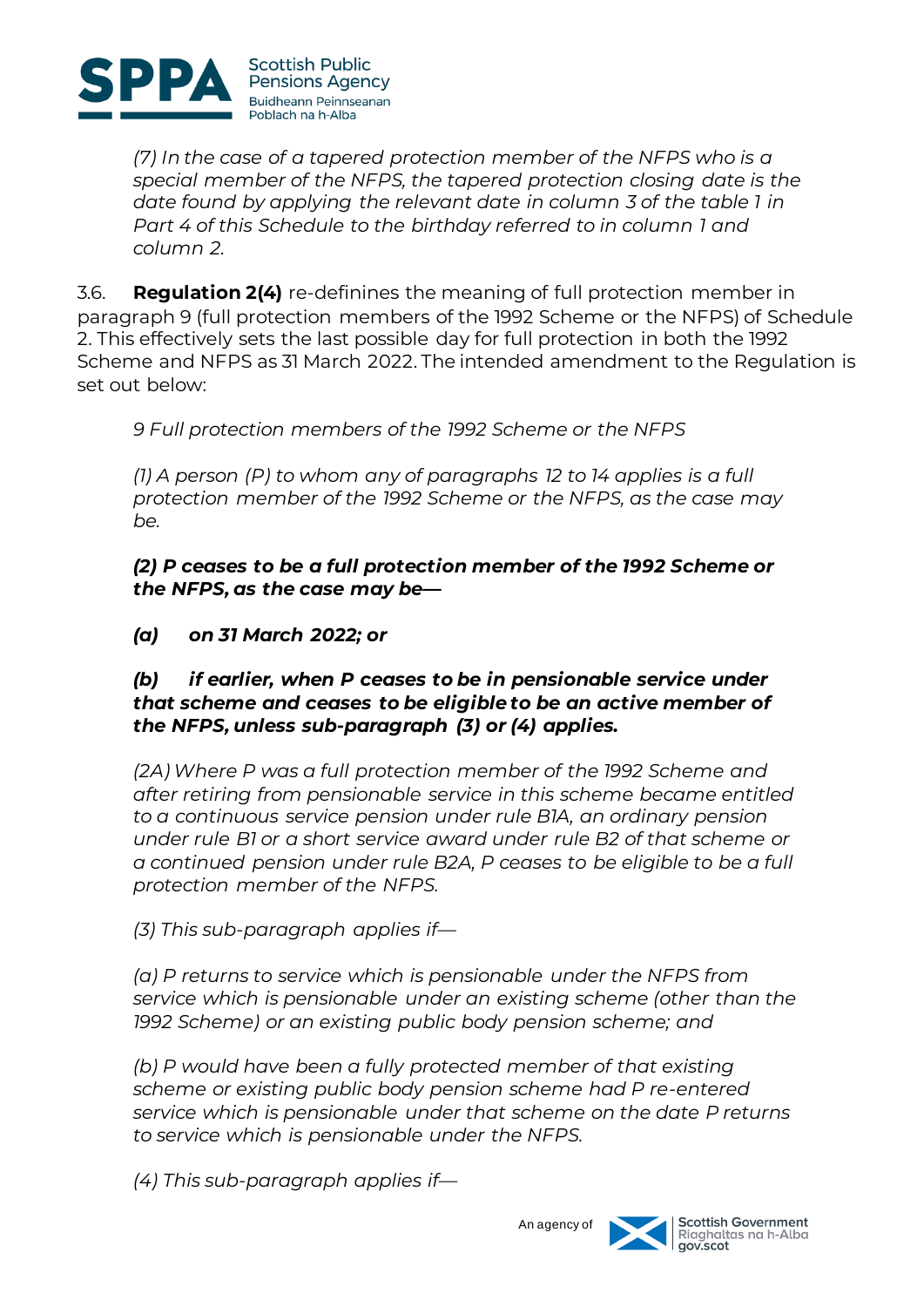

*(a) P returns to service which is pensionable under the NFPS otherwise than from service which is pensionable under an existing scheme or an existing public body pension scheme; and*

*(b) P returns to service which is pensionable under the NFPS after a gap in service not exceeding five years.*

*(5) If P returns to service which is pensionable under the NFPS in circumstances where sub-paragraph (6) applies, P is a tapered protection member of the NFPS when P returns to that service.*

*(6) This sub-paragraph applies if—*

*(a) P returns to service which is pensionable under the NFPS from service which is pensionable under an existing scheme or an existing public body pension scheme; and*

*(b) P would have been a protected member of the existing scheme or existing public body pension scheme by virtue of an exception to which section 18(7)(a) and (b) of the 2013 Act (or that section as applied by section 31(4)) applies had P re-entered service which is pensionable under that scheme on the date P returns to service which is pensionable under the NFPS.*

*(7) For the purpose of paragraph (4)(b), after the scheme closing date P is not on a gap in service while P is in pensionable public service.*

### <span id="page-11-0"></span>**4. Interaction of retirement ages in the Firefighters' pension schemes**

4.1 The legacy 1992 Scheme and the 2015 Scheme allow members to draw their pension at different ages. The 1992 scheme allows members to retire on an ordinary pension from age 50 with 25 years' service. The 2015 Scheme has a pension age of 60 set by the 2013 Act, or a deferred pension age set at each member's state pension age. In addition, the Normal Minimum Pension Age (NMPA) set by the Finance Act 2004 does not permit retirement from the reformed scheme before age 55, other than retirement on grounds of medical unfitness. This means that 1992 scheme transitional members who move to the 2015 Scheme may be in a position where they will be able to retire from the 1992 Legacy scheme (having reached 25 years' overall pensionable service and age 50) but are not be able to access any pension built up in the 2015 Scheme until their state pension age, or from age 55 at an actuarially reduced rate.



An agency of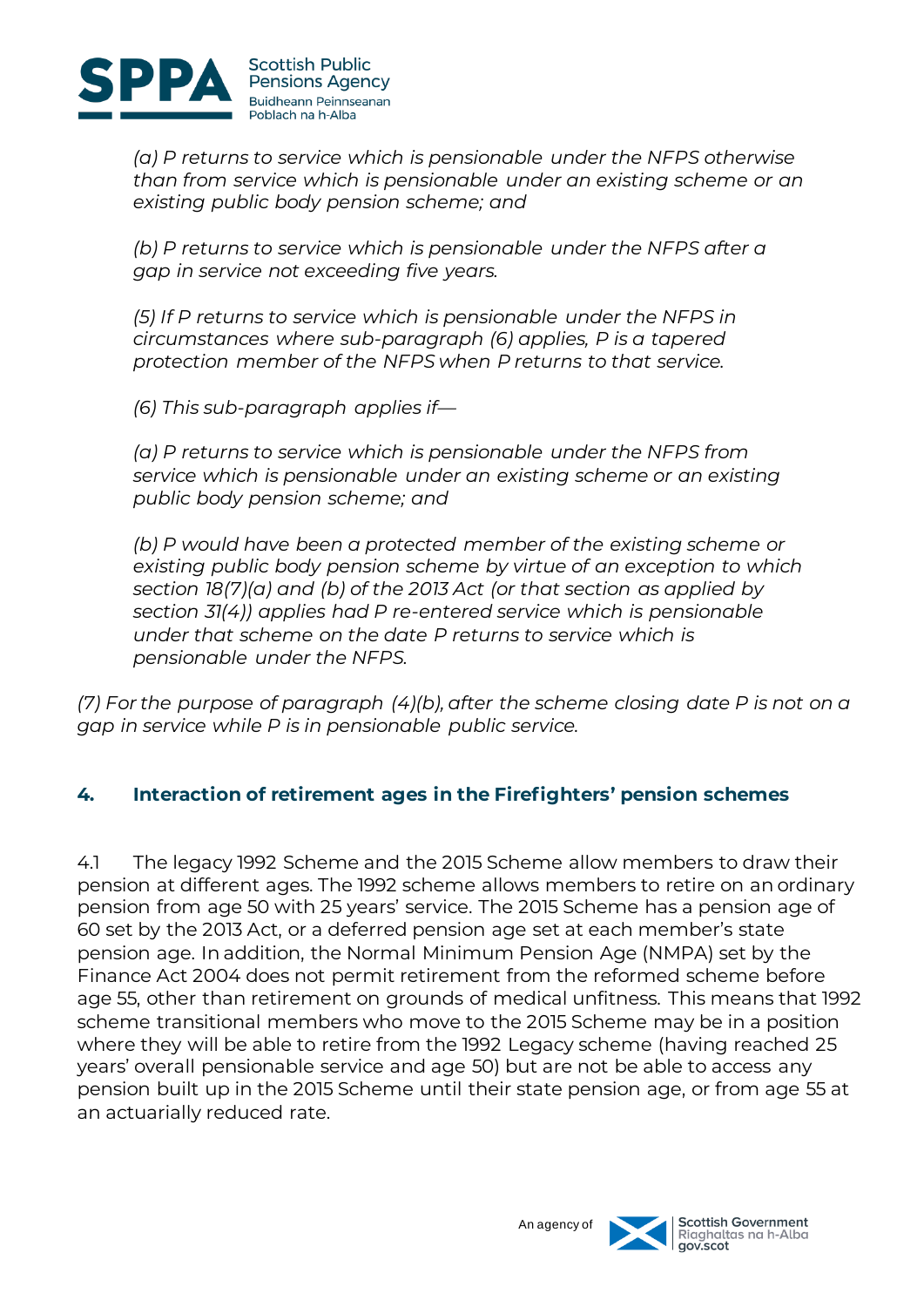

4.2 Whilst 2015 Remedy does not explicitly introduce any new aspect to this issue we will continue to give due consideration throughout the consultation period to understand the full implications of this.

### <span id="page-12-0"></span>**5. Ill Health Underpin**

5.1. There will be cases that will be in the process of being considered for ill health retirement during the transition to the reformed scheme i.e. the ill health process will begin on or before 31 March 2022 and will not conclude until 1 April 2022 or later. This area is still under development so our draft regulations do not contain any provision on ill health retirements.

5.2. Once the policy is finalised the intention is to make Regulations protecting the position of ill health retirees whose cases are underway but still pending on 31 March next year, and in particular to ensure they are no worse off as a result of a retirement decision being made after that date. This will be achieved through an "underpin" ensuring that members who will receive a 2015 Scheme ill health pension calculated at the date they actually retire will not receive less than they would have achieved if the pensioner had received a legacy scheme pension calculated at 31 March 2022. If it is shown that the legacy terms would have been greater, the 2015 Scheme pension must be increased by the difference between the two.

5.3. The proposed ill health underpin will work as follows:

- A member makes an application for retirement on grounds of Ill health on or before 31 March 2022
- The member then automatically moves to the 2015 Scheme on 1 April 2022 and remains in the scheme until the ill health retirement has completed
- The 2015 Scheme pension arrangement applies in the same way as it does to any other member who moves to the 2015 Scheme before their ill health process starts
- A notional ill health pension is calculated in accordance with the member's legacy scheme provisions on the basis that they had been ill health retired on 31 March 2022
- A comparison of the two pensions is made and where the legacy arrangements would have resulted in a higher pension the 2015 Scheme pension is uplifted by the amount of the difference between the two arrangements
- The final ill health pension and uplift (if applicable) will be paid from the 2015 Scheme

5.4. Where the notional legacy scheme ill health pension provides a greater ill health pension entitlement, the difference between both calculations will be paid to the member as a pension enhancement from the 2015 Scheme. Survivor benefits will be paid in accordance with the 2015 Scheme regulations.

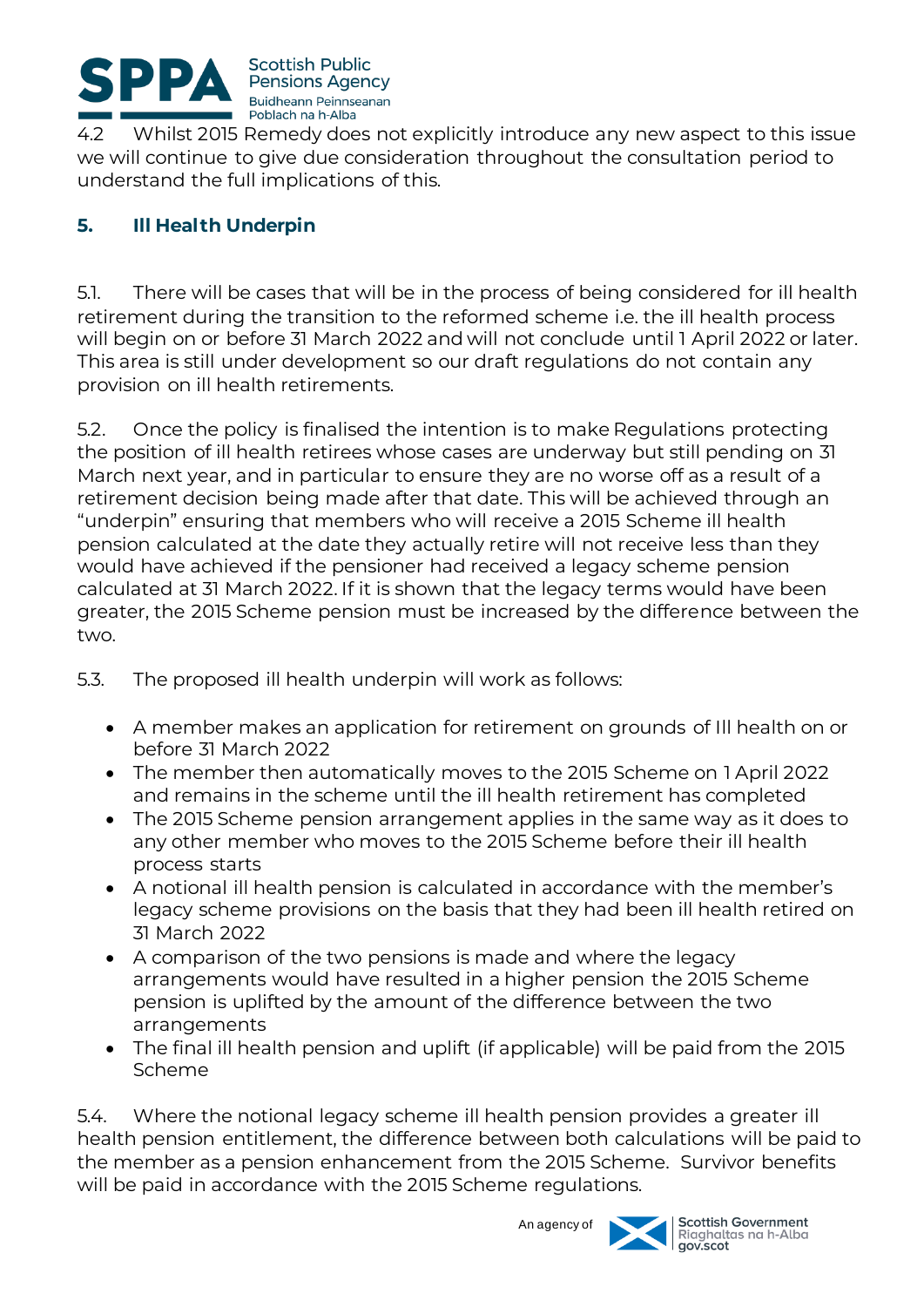

# <span id="page-13-0"></span>**6. Legacy Scheme Additional Benefits Arrangements**

6.1. Provisions which allow arrangements for purchasing additional pensionable service in the Legacy Schemes through periodical contributions agreements will continue after 31 March 2022.

6.2. It is possible for members of the Legacy Schemes to purchase additional pensionable service, depending on individual circumstances and by agreement with the scheme manager. This can be paid for either in a lump sum or by paying additional contributions in instalments over a number of years. All existing agreements that are already underway will continue after the transfer to the 2015 Scheme. This is because they do not involve continuing to accrue legacy scheme pensions, rather, the scheme members concerned are paying in instalments for a previously agreed enhancement to their pension or pensionable service. These arrangements are therefore unaffected by the Bill or by these draft regulations.

6.3. The policy intention is to ensure that only valid, existing arrangements entered into before 1 April 2022 will be permitted to continue and that scheme members will not be able to enter into any new arrangements to purchase additional pension in the Legacy Scheme after 31 March 2022.

6.4. We are considering the impact of the Bill on the existing arrangements and may need to make additional amendments to these regulations to ensure the policy intention can be fulfilled. Any further amendment that is required will be included in the final Regulations.

# <span id="page-13-1"></span>**7. Other Transitional Provisions**

7.1. All other transitional provisions that exist in the 2015 Scheme are not affected by The Bill or these draft Regulations. In particular:

7.2. **Final salary link** – The 2013 Act<sup>8</sup> already provides a final salary link, meaning that legacy scheme benefits are calculated with reference to the member's pensionable earnings at the point of retirement, even though that may be as a member of the 2015 scheme. This provision is maintained beyond 2022.

7.3. **Calculation of weighted accrual** – Transitional members of the 1992 Legacy Scheme may benefit from weighted accrual that continues after the transition to the 2015 Scheme. This provision is already established in Part 2A (Continuous Service Pension) of Schedule 2 of The Firemen's Pension Scheme Order 1992 (S). No further amendment is required.



l <sup>8</sup> [Schedule 7 of The Public Service Pensions Act 2013](https://www.legislation.gov.uk/ukpga/2013/25/schedule/7)